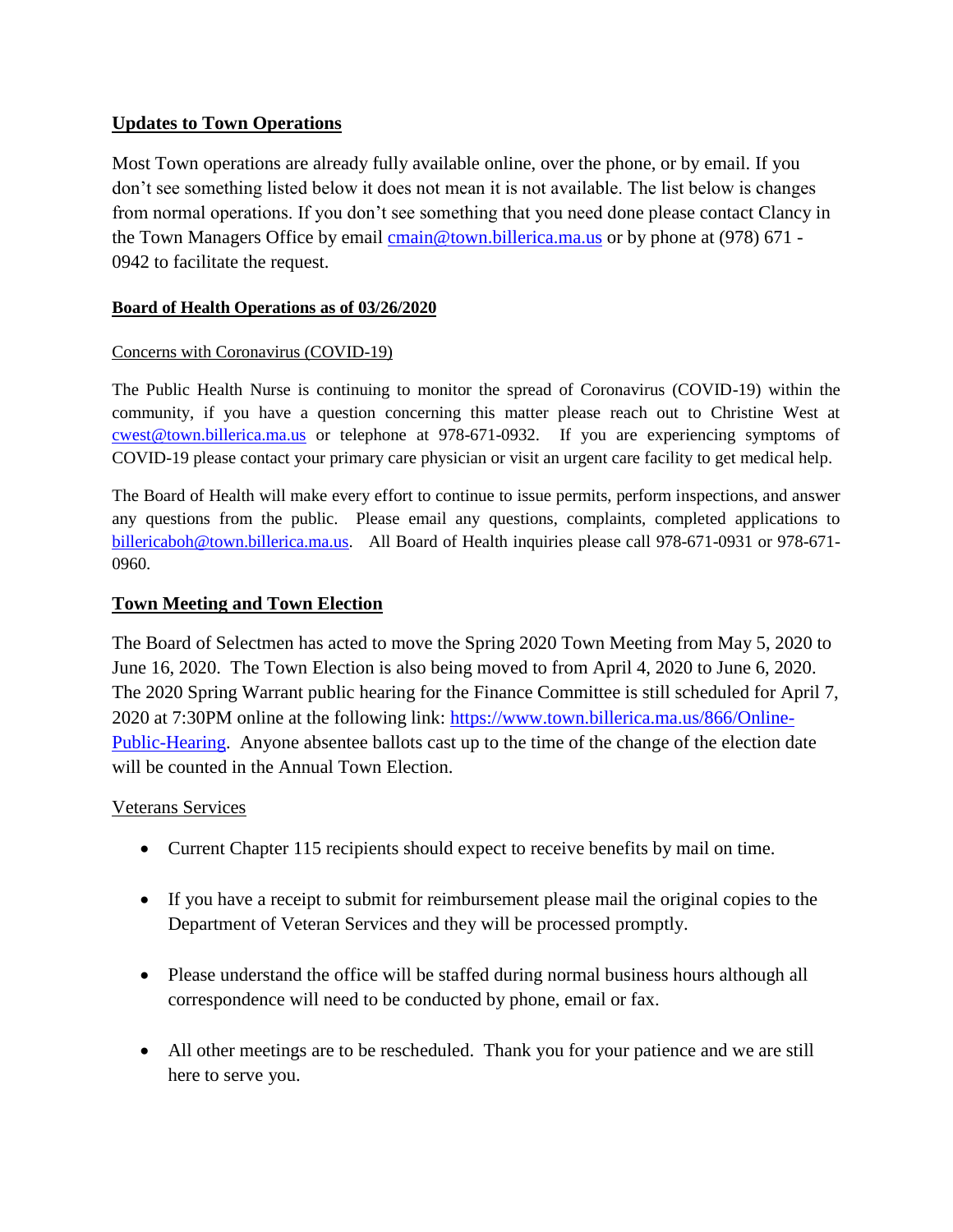# **Library**

- The library may be closed, but you still have access to downloadable and/or streaming ebooks, audiobooks, music, videos, comic books, and magazines, both through the Billerica Public Library and Boston Public Library.
- The Library is offering curbside pickup for Billerica Residents only for print materials, audiobooks, and DVDs. Remote reference services, including remote technology help, are also available by phone (978-671-0948 ext. 4) and email (reference@billericalibrary.org) Monday-Friday between 9am-4pm.

For more information please visit their website - [https://billericalibrary.org/featured](https://billericalibrary.org/featured-events/closingresources/)[events/closingresources/](https://billericalibrary.org/featured-events/closingresources/)

# Wastewater:

• You will now be able to apply for a Wastewater permit through email. Please follow this link for more information - <https://www.town.billerica.ma.us/224/Wastewater-Permits-Fees>

# Assessor's Office

Please send any correspondence to [assessors@town.billerica.ma.us](mailto:assessors@town.billerica.ma.us) or call (978) 671 - 0971

- *Motor Vehicle Excise Tax Inquiries and Abatements*: Please scan and email or fax to provide documentation as to what happened to the plate (i.e., plate cancellation, new registration if transferred), and what happened to the vehicle (i.e., Bill of Sale, Total Loss Letter, Junk Yard Receipt, etc.). We will process your abatement and call or email you with the adjusted amount.
- *For Real Estate Inquiries*: Please click on the Assessors' Office portion of the Town Website and click on "Property Assessments" for the Town's on line assessment database. There will be no *interior* inspections until further notice. Asst. Assessors/Data Collectors will be conducting *exterior* measurements and inspections.
- *Abutters Lists*: Request Forms can be mailed, emailed or faxed. Your list will be available in 5-10 working days. There is a charge of \$2 per abutter, and you will be contacted with the amount due once complete. Please mail or drop off a check in the green mailbox located on the side of building. Once your check is received, we will mail the completed list to you.
- *Senior/Veteran/CPA Real Estate Exemptions*: All applications and instructions can be found online under Assessors' Documents or contact the office to have a copy sent to you.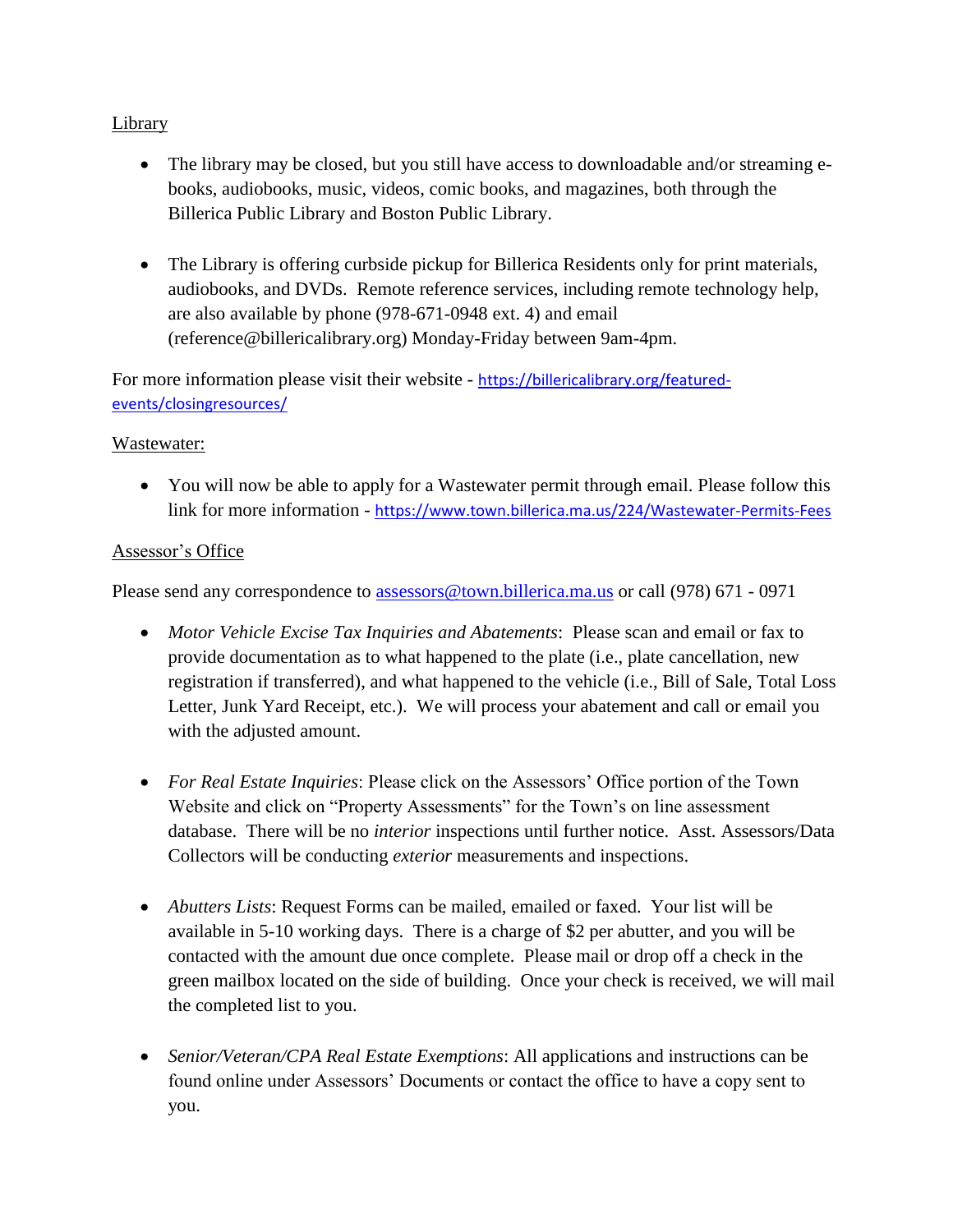# Tax Collector and Treasurers Office

- *Payment of Bills:* Motor Vehicle Excise Tax, Real Estate, Personal Property Tax and Water/Sewer Bills, please utilize the Green mailbox on the Good Street side of Town Hall. We will be processing payments daily. If you require a receipt, please include a self-addressed, stamped envelope. Also, please note that we do not accept payments over the phone.
- A second option for payment is our online program. The Town of Billerica's online platform will allow you to pay through EFT (electronic funds transfer) directly debiting your checking account (\$0.40 per transaction) or with a credit card (2.95% fee). The online link is below: [https://www.invoicecloud.com/portal/\(S\(wyieuvi1pnzqzazhlpiu0yng\)\)/2/Site.aspx?G=c7](https://www.invoicecloud.com/portal/(S(wyieuvi1pnzqzazhlpiu0yng))/2/Site.aspx?G=c769a5e6-e348-40b4-a1ac-946582d2e5a2) [69a5e6-e348-40b4-a1ac-946582d2e5a2](https://www.invoicecloud.com/portal/(S(wyieuvi1pnzqzazhlpiu0yng))/2/Site.aspx?G=c769a5e6-e348-40b4-a1ac-946582d2e5a2)
- If you have any questions pertaining to these payment methods please contact the Collector's office at 978-671-0920. You may also email Elaine Russo at [erusso@town.billerica.ma.us](mailto:erusso@town.billerica.ma.us) or me, John Clark at [jclark@town.billerica.ma.us](mailto:jclark@town.billerica.ma.us)

# Water Meters

 All secondary meters will be on hold until Town Hall restrictions are lifted. If you need a primary meter to be installed by your plumber for new construction, please call the office at 978-671-1313 Option 4 to make arrangements for someone to bring curbside to you.

# DPW

 If you have anything to send to DPW, please put in an envelope and mark DPW, and place in the green bin on the parking lot side of the Town Hall. Or you can call (978) 671  $-1313.$ 

# Council on Aging

The Council on Aging has made many changes due to the outbreak. Please refer to the website link that is here - <https://www.town.billerica.ma.us/136/Council-on-Aging>

# Building Department

With a ban on public access to Town Hall the Building Department will implement the following procedures in an effort to provide continuous service. We encourage all customers to utilize the Town's website to obtain permit applications and other information that pertains to Building Department operations - <https://www.town.billerica.ma.us/275/Building-Department-Documents>